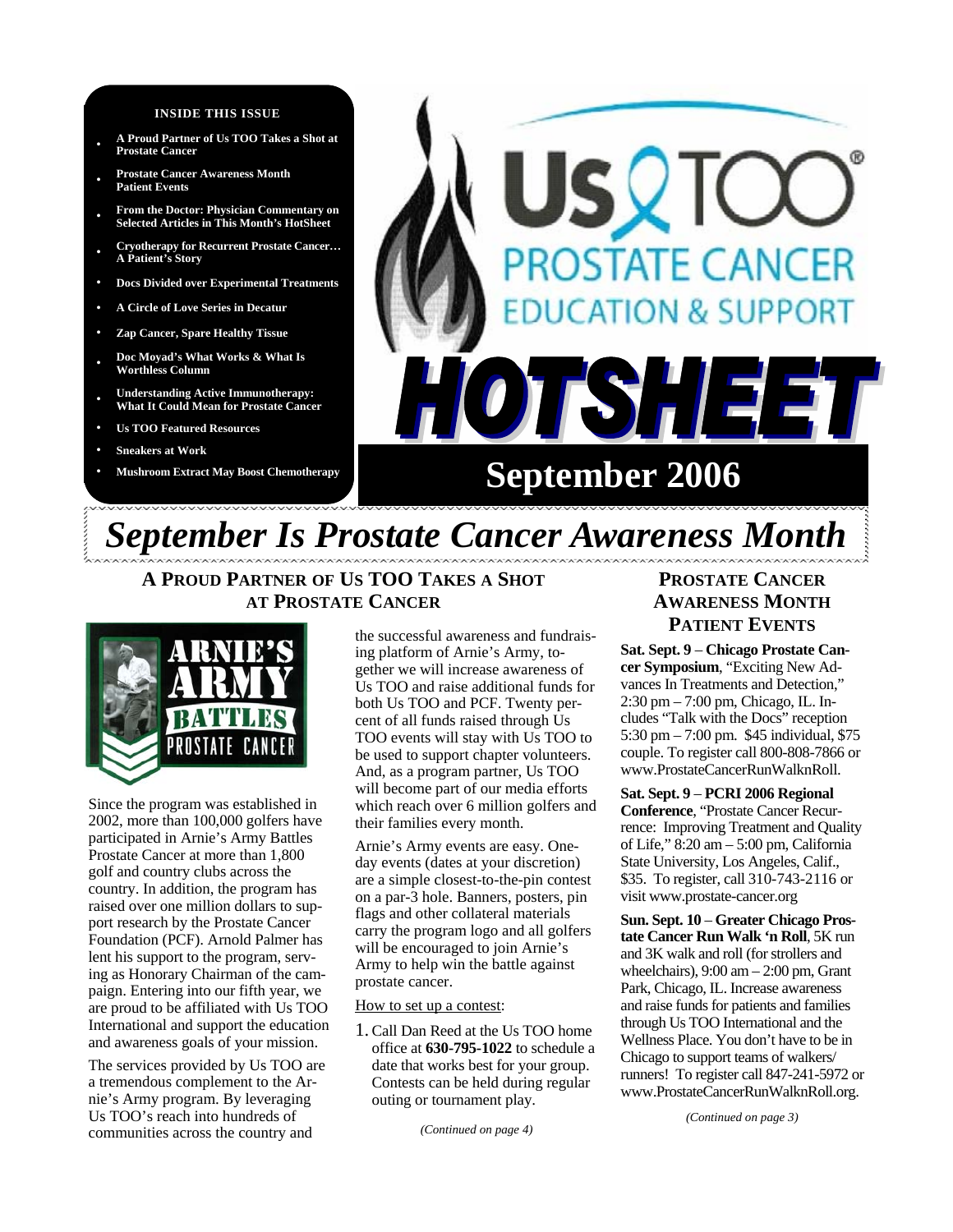#### **US TOO INTERNATIONAL**

has received Charity Navigator's highest rating for sound fiscal management. Less than a quarter of the charities in America receive this exceptional rating.



### **FROM THE DOCTOR: PHYSICIAN COMMENTARY ON SELECTED ARTICLES IN THIS MONTH'S** *HOTSHEET* **By Gerald W. Chodak, MD**

The search for anti-cancer activity in food and plants has yielded many beneficial results over the years. In this issue of the *HotSheet*  a certain species of mushrooms was found to improve the killing ability of the chemotherapy agent doxorubicin in laboratory tests. Although these findings and others like it often invite considerable excitement, individuals need to recognize that this is just the first step in a rather lengthy process before it might be useful for patients. All too often patients' hopes are elevated only to be lowered later when these findings do not result in a breakthrough. Administering an extract to mice is not the same as preparing a drug to be given to patients. How much is needed, does it cause side effects and will it be effective in humans are all questions needing answers before its value is known and unfortunately this process takes many years. Hopefully, this finding can benefit patients but only time and research will tell.

A treatment much closer to clinical use is the immune response stimulator called Provenge. As clearly explained in this article, cancer cells are different than a simple bacterial infection. Our bodies recognize bacteria as being foreign and go about a process for fighting the abnormal cells. With cancer, that process is not very efficient, because normal cells and cancer cells have much in common. Boosting the immune response in a way that enables the body to recognize and respond to cancer cells more effectively is the basis for this therapy. The results to date are quite encouraging and could lead to an approved therapy soon. More studies are needed and once again patients are encouraged to find out if they are eligible. Patients with progressive metastatic disease on hormone therapy without significant pain are the primary candidates. If you are in this group you should consider finding out more to see if you can participate.

Lastly, we have the article on a treatment already in clinical use, cryotherapy. This treatment was first used in the 1960's, unfortunately without great results. New technology in 1990 resulted in a resurgence of the method, again with disappointing results. More recently, technological improvements have again occurred leading to renewed interest. Controversy remains, however, because many questions are unanswered. Studies have not been done to determine the optimal approach; how many times should the tumor be frozen, how long should it be frozen and how long should it be thawed are a few of the unanswered questions. Does it kill cancer cells? The answer is clearly yes and the apparent early success story of the patient described in this issue is positive. This treatment is an option for those men with recurrent disease after radiation, but whether it helps men live longer remains unknown. For those facing the problem of a rising PSA, the option should be discussed along with the risks and benefits. Unfortunately, no definitive studies are underway to determine its exact role in managing men with recurrent disease.

#### *From the Editorial Team:*

*Us TOO thanks Dr. Chodak for his insights and comments. As he stated this month in the HotSheet, several controversial topics are addressed and clearly more research is needed. In the meantime Us TOO will continue to provide the information that men and their families need to make informed decisions.*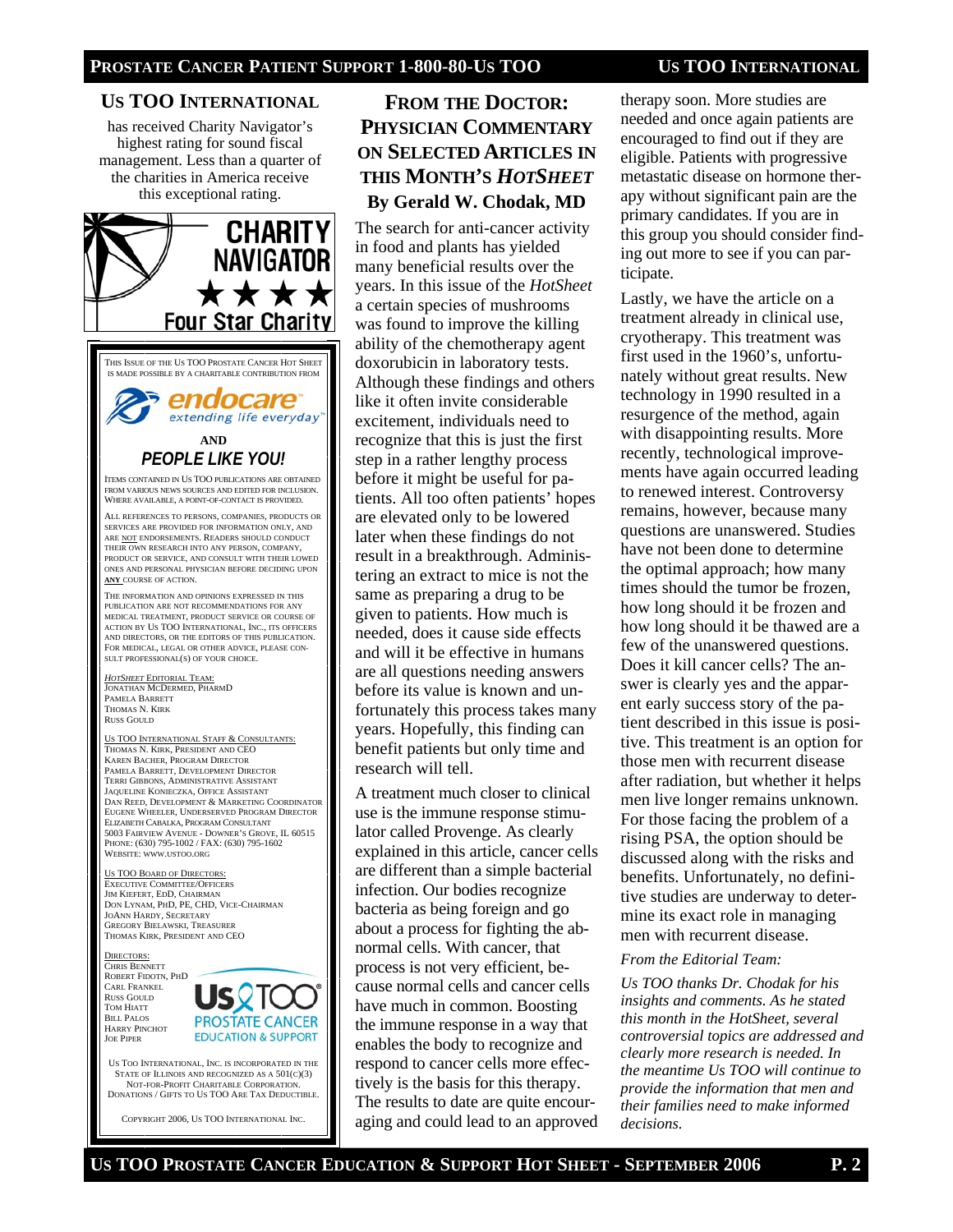### **CRYOTHERAPY FOR RECURRENT PROSTATE CANCER . . . A PATIENT'S STORY**

#### **My Salvage Cryotherapy By Troy Kee (Bedford, TX)**

In 1993 at age 63, a routine physical revealed I had a PSA reading of 8. A second PSA was lower, at 6, so I waited six months. By then it was 12.9, so my doctor referred me to a urologist. He did a biopsy and found malignancies on both sides of the prostate. I decided to see a couple more urologists for second opinions, but they all recommended surgery or radiation. I ended up with a fourth doctor who sent me to a radiation oncologist, who treated me with external radiation.

My PSA dropped to 0.05 right after the radiation treatments, but I developed a pink bloody bowel discharge. It cleared up, but around that time I needed a double hernia repair. The doctor who did it said there was a lot of scar tissue, which I felt was the result of the radiation. Then my PSA started creeping up over a seven-year period. My urologist said the only thing we could do was watch it and when it got high enough, start hormone shots. His attitude was, "Maybe you'll die of a heart attack before the cancer actually spreads." Sounds kind of cruel, if you're in my shoes. Anyway, my wife and I read an article in the local paper about Dr. David Ellis and the cryoablation procedure. So I made an appointment to see him.

Dr. Ellis did a biopsy and found cancer on both sides. He also did a bone scan, which was negative. He said we could definitely take some positive action

instead of waiting until something disastrous happened. I told Dr. Ellis I would think about the cryo procedure. I did a little more research and talked it over with my wife. On September 12, 2001, I went in for cryosurgery.

The recovery was no cakewalk because I had a lot of swelling and soreness. The radiation treatments had done some damage to the tissue (which is why they usually don't attempt surgery after radiation). After 3-4 days the catheter came out and I was able to urinate normally.

My first PSA reading after the cryo was 0.04. As of September 2005, my PSA was 0.004. I'm 75, and I'm happy to know that, at least for now, the cancer is gone. Cryo is not that big of a jump if you've had radiation before. At least it's an alternative and one that I would have preferred having originally, if it had been available then.

Cryotherapy, or freezing, is a treatment alternative to surgery or radiation therapy for prostate cancer. It is minimally invasive and highly effective. Thousands of patients have undergone cryotherapy. They chose it for its low rate of incontinence, long-term success rates, and rapid return to normal activity. In most cases, cryotherapy can be done on an outpatient basis. For patients with localized prostate cancer recurrence following radiation treatment, cryotherapy is a Medicareapproved salvage treatment. For more information, call 1-877-PCA-CRYO (877-722-2796) or visit www.prostatecancer.com.

### **PROSTATE CANCER AWARENESS MONTH PATIENT EVENTS**

#### *(Continued from page 1)*

**Thu. Sept. 21 – Fri. Sept22** – **2nd Annual African American Prostate Cancer Disparity Summit**, hosted by PHEN in Washington DC. Free. More information at: http://prostatehealthed.org .

**Fri. Sept. 29** – **Us TOO University Patient Education Symposium**, "The Latest Updates on Prostate Cancer Treatment Options," 6:00 pm – 9:00 pm, Columbia, SC. \$25 individual, \$40 couple. Register at www.ustoo.org or call 800-808-7866.

**Thu. Oct. 5 – "Expanding Treatment Horizons in Prostate Cancer: Building Awareness of Current Research and Clinical Trials,"** teleconference and webcast sponsored by HealthTalk and Us TOO International. Free. More information at www.ustoo.org.

**Oct. 19-22** – **International Conference on Prostate Cancer 2006**, moderated by Charles "Snuffy" Myers, MD, Reston, Virginia, \$125 individual, \$10 syllabus, \$50 Saturday gala. Register by calling 718-522-7512 or go to www.cancerfoundation.org .

### **ONCOLOGISTS DIVIDED OVER EXPERIMENTAL TREATMENTS**

According to a new survey, offprotocol therapies are commonly discussed in physicians' offices and are often administered to cancer patients, but attitudes toward these approaches continue to vary widely in the oncology community.<sup>1</sup> At the recent 42nd annual meeting of the American Society of Clinical Oncology (ASCO), researchers recommended that experts develop guidelines to help physicians navigate the murky waters of prescribing experimental therapies.

"We surveyed a random sample of American medical oncologists chosen from the ASCO directory regarding their attitudes and practices surrounding off-protocol prescribing," lead author Jeffrey Peppercorn, MD, from the University of North Carolina at Chapel Hill, stated during his presentation in a poster session at the meeting. "We evaluated the correlation between demographic factors, attitudes, use of off-protocol prescribing, and response to hypothetical cases." The investigators point out that there are no published data on the frequency of investigational-therapy use outside of clinical trials, or of physician attitudes toward their use. The researchers sent surveys to 471 oncologists and received responses from 146 — a 31% response rate.

A total of 93% of respondents reported discussing experimental therapies with patients, and 81% said they had prescribed them. Of these, 66% reported prescribing investigational treatments at least once a year. About 12% said they prescribed an off-protocol therapy once a month or more.

But 68% reported denying requests for such treatments at least once a year and 6% refused to provide them once a month or more often.

#### **Many Discouraged Use of Investigational Therapies**

The majority of respondents — 61% — said that patients should be discouraged from using off-protocol treatments. A smaller number — 31% said they should not be available at all.

*(Continued on page 4)*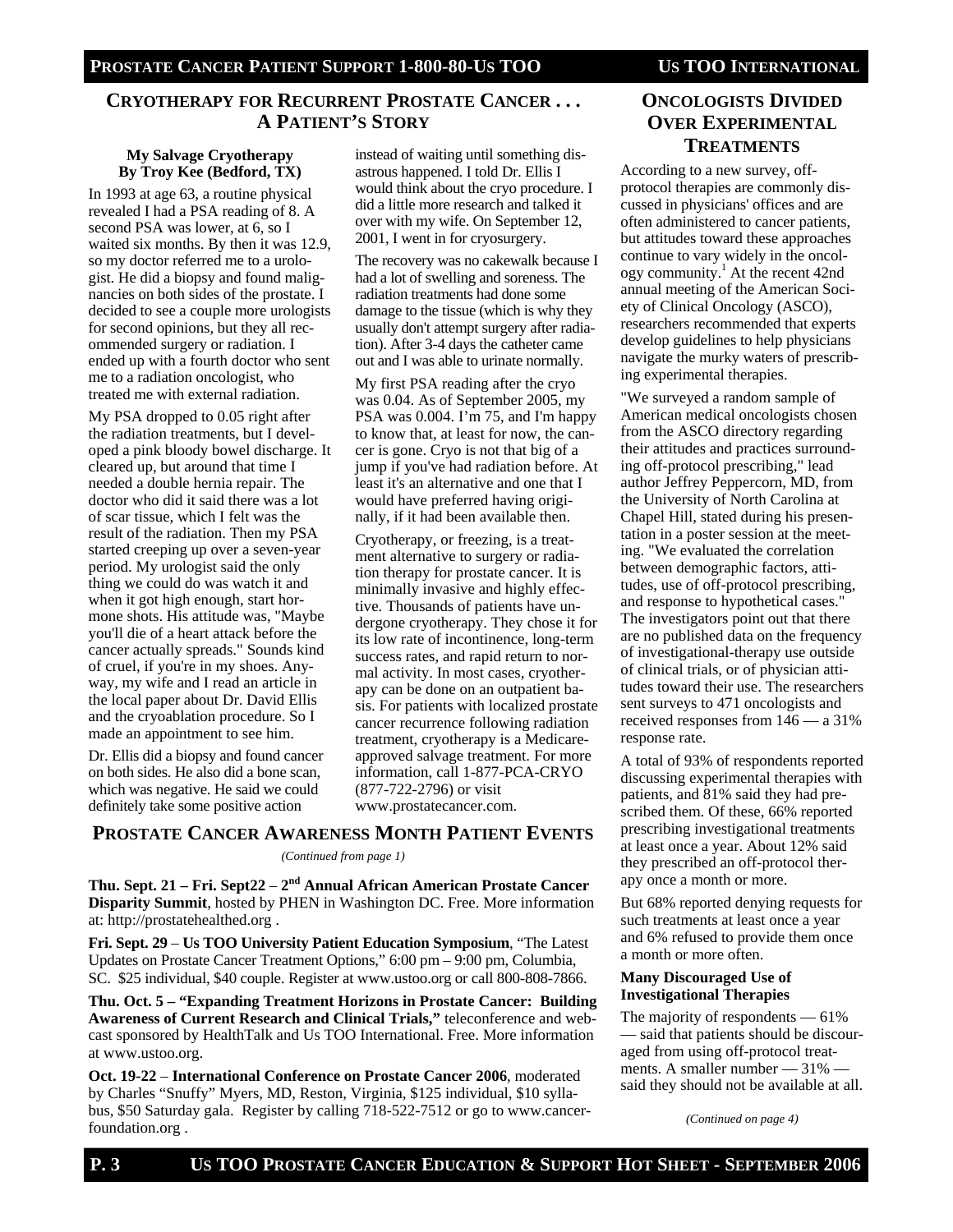#### **EXPERIMENTAL THERAPY**

*(Continued from page 3)* 

More than half the oncologists surveyed said that patients considering trial enrollment should be informed if an investigational therapy is available; 34% disagreed. A total of 26% of respondents thought that patients considering enrollment have a right to offprotocol treatment; 56% said this is not the case.

Dr. Peppercorn and his team stratified the cohort by practice setting and found that academic oncologists were more likely than community oncologists to have ever provided offprotocol therapy (89% vs. 75%; *P* = .06 by Fisher's exact test). Academic oncologists were also more likely to discuss these therapies at least once a month (45% vs. 12%; *P* = .003) and to deny requests on at least a monthly basis (15% vs. 2%;  $P = .02$ ).

The researchers report that, despite generally fewer requests, oncologists in nonacademic practice settings were more likely to provide an off-protocol prescription to patients  $(P = .04)$ . This was especially true of physicians in practice for more than 15 years (*P* = .08). Oncologists who believe that trial and nontrial care are equivalent  $(P = .01)$  and those who believe that patients have a right to access investigational therapies  $(P = .004)$  were also more likely to make these treatments available.

The investigators say their study highlights the need for additional research into the ethical considerations of experimental therapies and the development of subsequent practice guidelines to help oncologists and patients make decisions.

1. ASCO 42nd Annual Meeting: Abstract 6047. Presented 5 June 2006.

*Medscape, 2 August 2006* 

### **A CIRCLE OF LOVE SERIES IN DECATUR**

Members of the Decatur, Illinois chapter are in for a treat in the coming months. The leaders for this vital chapter applied for the *Circles of Love* Grant last spring and were selected as winners! As a result, they requested numerous *Circles of Love* Companion and Family Care Kits and *Circles of Love* Collection books, which they received as part of their grant award. The *Circles of Love* materials will be introduced at their September chapter meeting, which will include a special kick-off speaker. This meeting marks the beginning of a three month series on companion and family care using the *Circles of Love* materials.

Kudos to the Decatur chapter leadership for their attention to, and appreciation of, the vitally important role companions and family members play in the overall health and longevity of their loved one with prostate cancer!

*Circles of Love Care Kit was released in June 2005. The Circles of Love Discussion Guide was distributed to all chapters in early February. The Circles of Love Care Kit and all its individual components are available for purchase by calling the Us TOO offices at 800-808-7866. For additional information about The Circles of Love Program, please contact Elizabeth at 320-980-0437 or e-mail Elizabeth@ustoo.org.* 

### **ZAP CANCER, SPARE HEALTHY TISSUE**

Calypso Medical Technologies has gotten the green light from the U.S. Food and Drug Administration to sell its first creation, a tiny implanted device that can make sure radiation treatment for prostate cancer only zaps the prostate, and not a patient's surrounding healthy tissues.

The privately held Seattle company has spent seven years on research and development and more than \$80 million in venture capital to get to this point. Chief executive Eric Meier said the company plans to start selling the device in the fourth quarter, and will release full results from a 40-patient clinical trial at a medical meeting in November.

The problem Calypso is trying to solve is vast. Prostate cancer, which afflicts 234,000 American men each year, is often treated with radiation. Technicians currently use CT scans to take a snapshot of the prostate, and tattoos are placed on the skin to properly line up the radiation beam. The problem is that beams often miss the tumor, hitting the bladder and other tissues, causing side effects such as impotence and incontinence.

One reason for the misses: As patients lie on a table for 20 minutes, urine can build up in the bladder and gas can build up in the rectum, pushing the prostate and making it a moving target. Sometimes patients also just have a hard time lying still for that long.

To solve the problem, Calypso has developed what doctors say is the first system that can precisely — and continuously — monitor where the prostate is, while radiation beams do their job. Calypso's device uses several implanted transponders, the size of a grain of rice, which bounce a radio signal back to a base receiver. A touch-screen monitor plots 3-D coordinates of the prostate.

*(Continued on page 5)* 

### **A PROUD PARTNER OF US TOO TAKES A SHOT AT PROSTATE CANCER**

*(Continued from page 1)* 

- 2. Prior to the event, you will receive the contest prize and promotional materials. All participants receive a one-year subscription to Golf Digest magazine, a Lamkin grip, a custom repair tool and prostate cancer awareness information. Entry fee for the contest is a minimum of \$20 per player.
- 3. The prize for the winner of the contest is a replica of the Original Arnold Palmer Putter by Callaway and the runner-up receives a full set of Lamkin grips.

"We must find a way to beat all forms of cancer, particularly cancer of the prostate. Join this campaign, see your doctor and get tested." - - - - - - - Arnold Palmer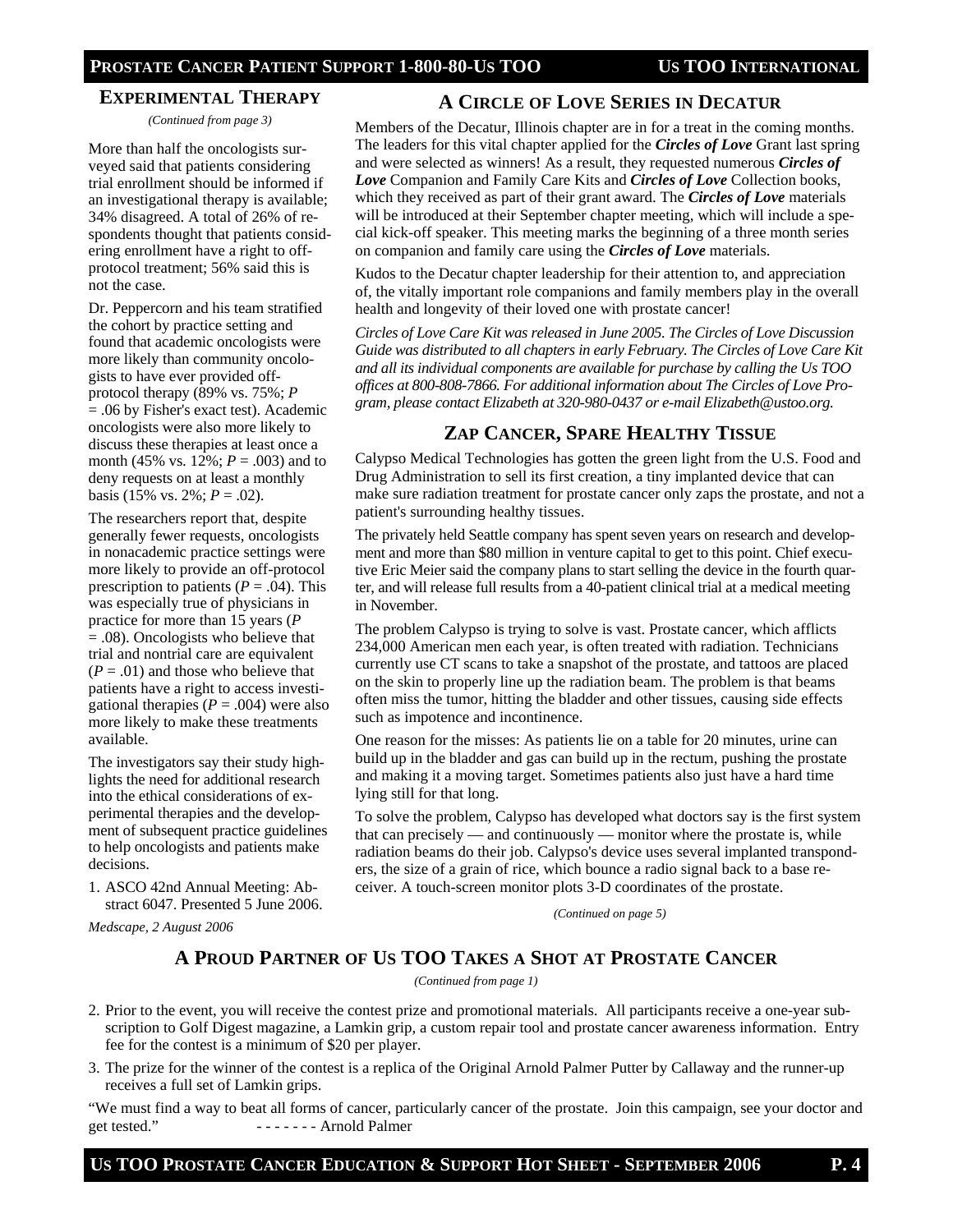### **DOC MOYAD'S WHAT WORKS & WHAT IS WORTHLESS COLUMN - ALSO KNOWN AS "NO BOGUS SCIENCE" COLUMN**

### **DO GRAPEFRUIT AND OTHER FRUIT JUICES REALLY IMPACT THE CONCENTRATIONS OF MY PRESCRIPTION DRUGS, OR IS THAT A LOT OF BULL NUMBER 2?**

### **MARK A. MOYAD, MD, MPH**

#### **UNIVERSITY OF MICHIGAN MEDICAL CENTER, DEPT. OF UROLOGY**

Grapefruit juice (I like this stuff) and other fruit type juices have the temporary ability to stop an enzyme from working in the intestine and liver that is usually involved in the metabolism of certain drugs. It can take as little as 5 ounces of grapefruit juice or just eating one grapefruit is enough, and this impact can last for as much as 3-7 days. This impact means that the concentration of the drug can run quite high (higher than normal over a long period of time) and this could result in nothing, minor, or a major side effect (depends on the drug, dose, and person). However, even though grapefruit juice gets a lot of attention there are other products that should also be mentioned that have this ability to increase prescription drug concentrations. For example, Seville oranges, tangelos, limes, and even marmalades made from grapefruit peel may be an issue. It also turns out that recently pomegranate juice has been found to potentially have this same effect (needs more research). Hey, I like pomegranate juice, but everything in life has to come with a catch! So, ALWAYS ASK THE PHAR-MACIST ABOUT THE LATEST INTERACTIONS OF YOUR MEDICATIONS WITH FRUIT JUICES. Not all prescription drugs have this problem, but some of the more common ones might surprise you and includes:

- Antidepressants (such as Zoloft<sup>®</sup>...)
- Benzodiazepines for anxiety… (such as Valium®, Halcion®, …)
- Calcium channel blockers for high blood pressure (such as Norvasc®...)
- Cholesterol-lowering drugs (such as Lipitor®, Zocor®, ...)
- Erectile dysfunction drugs (such as Viagra®...)
- Estrogen
- Extended release tablets

Some of the dietary supplements and herbal products have not been tested so always inquire about any pill your taking and possible interactions with fruit juices. This column may scare some of you, but it should not because the purpose of it is to show you that knowing a lot about any pill you take is simply smart, and pharmacists are NERDS (this is a compliment—I am a nerd also) just like doctors, nurses, physician assistants… and they know all about this drug interaction stuff. So, PLEASE TALK TO YOUR PHARMACIST ABOUT THIS WACKY STUFF and see you at the next nerd convention.

#### References:

- 1. Kim H, et al. Drug Metab Dispos 2006; 34:521-523.
- 2. Hidaka M, et al. Drug Metab Dispos 2006; 33:644-648.

Note: Dr. Moyad can be reached by phone at 734-936-6804, or you may now e-mail him personally at thedoc@WJR.com (an ABC radio station). Please always include your phone number in the e-mail in case I need to call you to ask you more detailed questions about your medical condition, or I just may call you because I want to say "hi", or I may even call you in order to try to borrow some money because it is better to ask over the phone compared to an e-mail when it comes to the subject of money.

### **ZAP CANCER** *(Continued from page 4)*

Calypso likens its device to Global Positioning Systems and has trademarked the phrase "GPS for the body" for marketing purposes. The company believes its system also could be used for guiding radiation against all sorts of moving tumors in the lungs, liver, pancreas, breast and other parts of the body.

Dr. Parag Parikh, a radiation oncologist at Washington University in St. Louis who has done some technical work for Calypso, said the procedure could significantly change the field. He said he is currently pursuing funding from the National Institutes of Health to study whether Calypso's system can enable patients to receive higher doses of radiation, and fewer of them. If that proves true, it would make a big difference in an inefficient field. Partly because of the inaccuracy

of standard radiation, patients need 40 clinic visits in eight to receive lower doses of radiation.

The Calypso system isn't much faster — Parikh said it may shave two to three minutes off each procedure. But that could allow two extra patient treatment per day, "which could be the difference between breaking even and making money," Parikh said. He also said the device is easy enough to use that it won't require much training. Parikh said skeptics in the field of radiation oncology question Calypso's claims that prostates can move more than one centimeter during a radiation session. Meier said a later trial confirmed that earlier finding.

Meier said Calypso plans to raise additional funding in the next 12 months to bankroll its product launch.

*Seattle Times, 8 August 2006*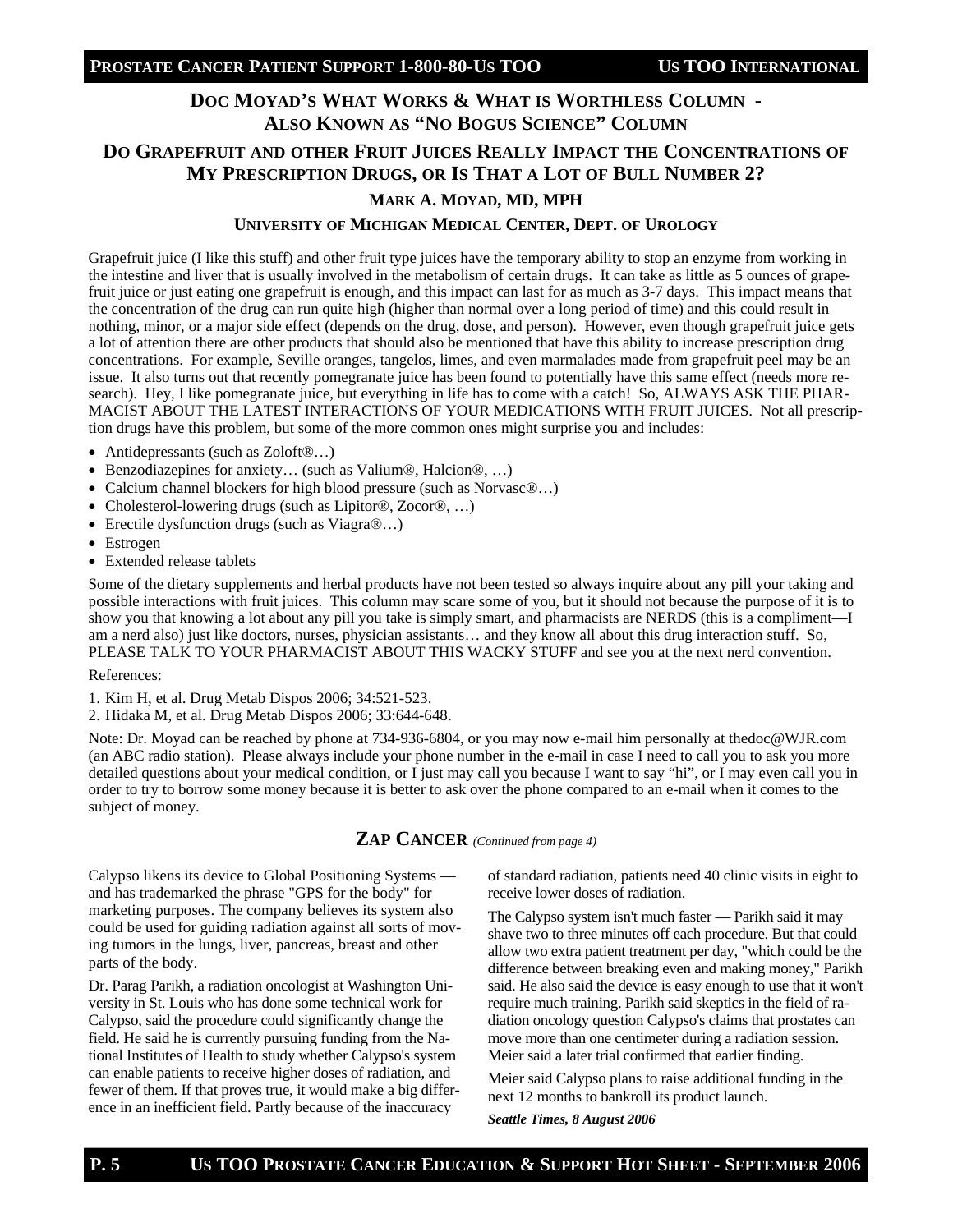#### **PROSTATE CANCER PATIENT SUPPORT 1-800-80-US TOO US TOO INTERNATIONAL**

### **UNDERSTANDING ACTIVE IMMUNOTHERAPY: WHAT IT COULD MEAN FOR PROSTATE CANCER**

As researchers often remind us, current progress in understanding the basic biology of cancer and discovering potential new treatments is unparalleled. However, exactly how and when those discoveries translate into advances in patient care is not always made clear. Active immunotherapy is a relatively new field of potential cancer treatments that may soon become available to patients. It is important as new treatments enter the market that patients are aware of the science supporting new therapies in development and the impact these new therapies may have on their disease.

#### **Active Immunotherapy**

Active immunotherapy is cancer treatment designed to stimulate the immune system, the body's natural mechanism for fighting disease, in the hope that it may overcome many of the limitations of traditional cancer therapies such as surgery, radiation, chemotherapy and hormone treatments. A person's immune system is composed of a variety of specialized cells that recognize foreign antigens, the chemical structures that are found on disease-causing agents. In a healthy body, the immune system will treat the agent carrying the unfamiliar antigen as a foreign invader and fight to remove it from the body.

Tumors, however, often display characteristics of antigens that are also found on normal cells, perhaps making it difficult for the immune system to distinguish between them and mount a strong anti-cancer response. Tumors may also actively prevent the immune system from working correctly. Researchers believe that one key to directing the immune system to fight cancers is to modify, or engineer, tumor antigens so that the immune system can recognize and destroy cancer cells. The modified antigen is combined in the laboratory with antigen presenting cells taken from a cancer patient, which then activates the cells. The activated cells are re-administered to the patient to stimulate their T-cells to recognize and attack cancer cells that carry the target antigen.



#### **How Will Active Immunotherapy Impact Patients?**

There is excitement around active immunotherapy because it may provide patients with a meaningful survival benefit with low toxicity. Various cancer immunotherapy agents are being studied for prostate cancer. Research ranges from pre-clinical studies (very early studies with animal models) to completed Phase 3 studies awaiting FDA submission, such as the active immunotherapy candidate, sipuleucel-T (PROVENGE®). The sponsor of these studies, Dendreon Corporation, has completed Phase 3 clinical trials in patients with advanced hormone-refractory prostate cancer. The results have shown a favorable safety profile for active immunotherapy, and data seems to indicate a potential survival benefit over the current standard of care for advanced hormone-refractory prostate cancer.

The double-blind, placebo-controlled Phase 3 Study D9901 showed that the group of men with asymptomatic, metastatic, androgen-independent prostate cancer who received sipuleucel-T had a median survival time 4.5 months longer than the median survival seen in the group that had been assigned to receive placebo. In addition, 34 percent of patients receiving sipuleucel-T were alive 36 months after treatment compared to 11 percent of patients randomized to receive placebo. These results were recently published in the *Journal of Clinical Oncology*. Dendreon plans to submit a Biologics License Application to the U.S. Food and Drug Administration later this year to obtain approval to market sipuleucel-T.

An ongoing Phase 3 clinical trial of sipuleucel-T, known as the IMPACT study, is currently enrolling patients in North America. If you are interested in learning more about active immunotherapy or clinical trials, speak with your doctor. For more information on the IMPACT study, visit <www.prostatecancertrial.com> or call 1-866-4-PROSTATE (1-866-477-6782).

#### **US TOO PROSTATE CANCER EDUCATION & SUPPORT HOT SHEET - SEPTEMBER 2006 P. 6**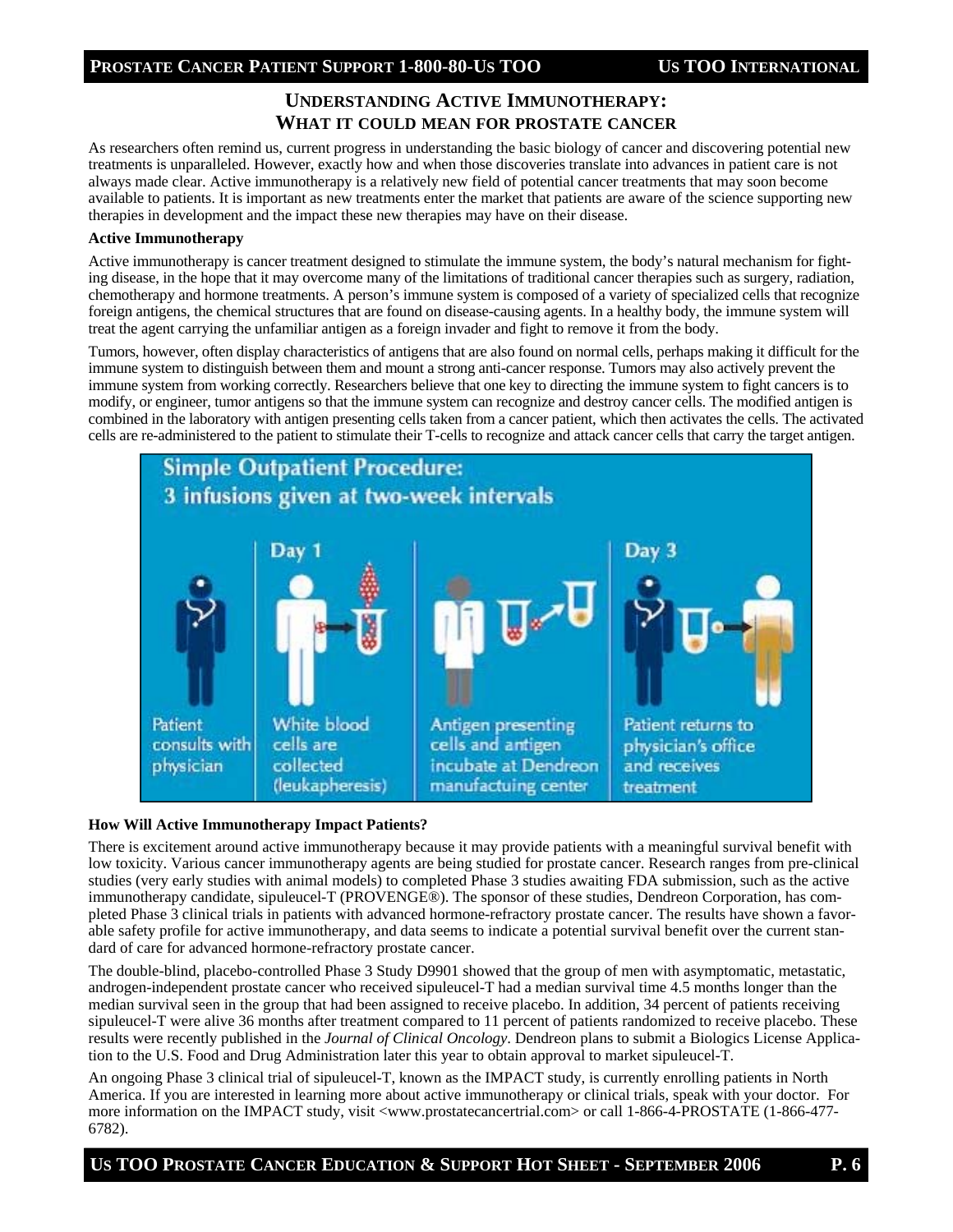### **FREE BLUE RIBBON LAPEL PINS DURING PROSTATE CANCER AWARENESS MONTH!**



In honor of Prostate Cancer Awareness Month, **Valera Pharmaceuticals** is sponsoring a free lapel pin giveaway on the Us TOO Web site!

In addition to hats, wristbands and car magnets, Us TOO

now has available for order blue ribbon lapel pins to help increase awareness in your community about prostate cancer and patient education and support needs.

During the month of September only, an individual can order up to 30 lapel pins for FREE. Valera has agreed to sponsor up to a total of 3,000 free pins.

Go to **www.ustoo.org** and visit the **Us TOO Store** to make sure you place your order early before they run out!



Pam Barrett, Director of Development, at pam@ustoo.org or 630-795- 1002.

**SHOW YOUR TRUE BLUE COLORS During September for Prostate Cancer Awareness Month and Prostate Cancer Awareness Week, September 17-23, 2006**



#### **1. Wear and display the BLUE RIBBON**

Show your support for prostate cancer patients and survivors. Let's make the blue ribbon as visible as the pink one! The blue ribbon universally signifies research and patient support efforts for Prostate Cancer. Visit the Us TOO Store at www.ustoo.org to obtain wristbands, hats, car magnets and more.

#### **2. Focus on Self Health**

Get tested—schedule an appointment for a PSA blood test and DRE. Eat healthy. Look at new ways to improve your diet. Stay informed on new advances in treatment options and erectile dysfunction and incontinence solutions.

#### **3. Volunteer**

Start an Us TOO support group chapter to serve your own community, or help with a fundraising event for Us TOO.

#### **4. Honor a survivor or the memory of a loved one**

Consider making a Tribute or Memorial to Us TOO in honor of a friend or family member fighting prostate cancer now, or remember a loved one who has passed away.

Please accept our sincerest thanks for all you have done over the years to support Us TOO International Prostate Cancer Education & Support Network and all those men and their families who have been touched by prostate cancer.



THE DAY FOR NATIONAL PROSTATE CANCER AWARENESS & ACTION

- **Baseball Hats** Navy or white, \$16.00 ea
- **Prostate Cancer Car Magnets "Know Your PSA"** \$5.00 ea
- **Blue Us TOO Awareness Wristbands** \$1.00 ea
- **Plus many more patient resource materials...**

*To order, visit www.ustoo.org or call 1-800-808-7866*

*Proceeds from all items sold benefit Us TOO's FREE programs, support services and educational materials for prostate cancer patients and their families*